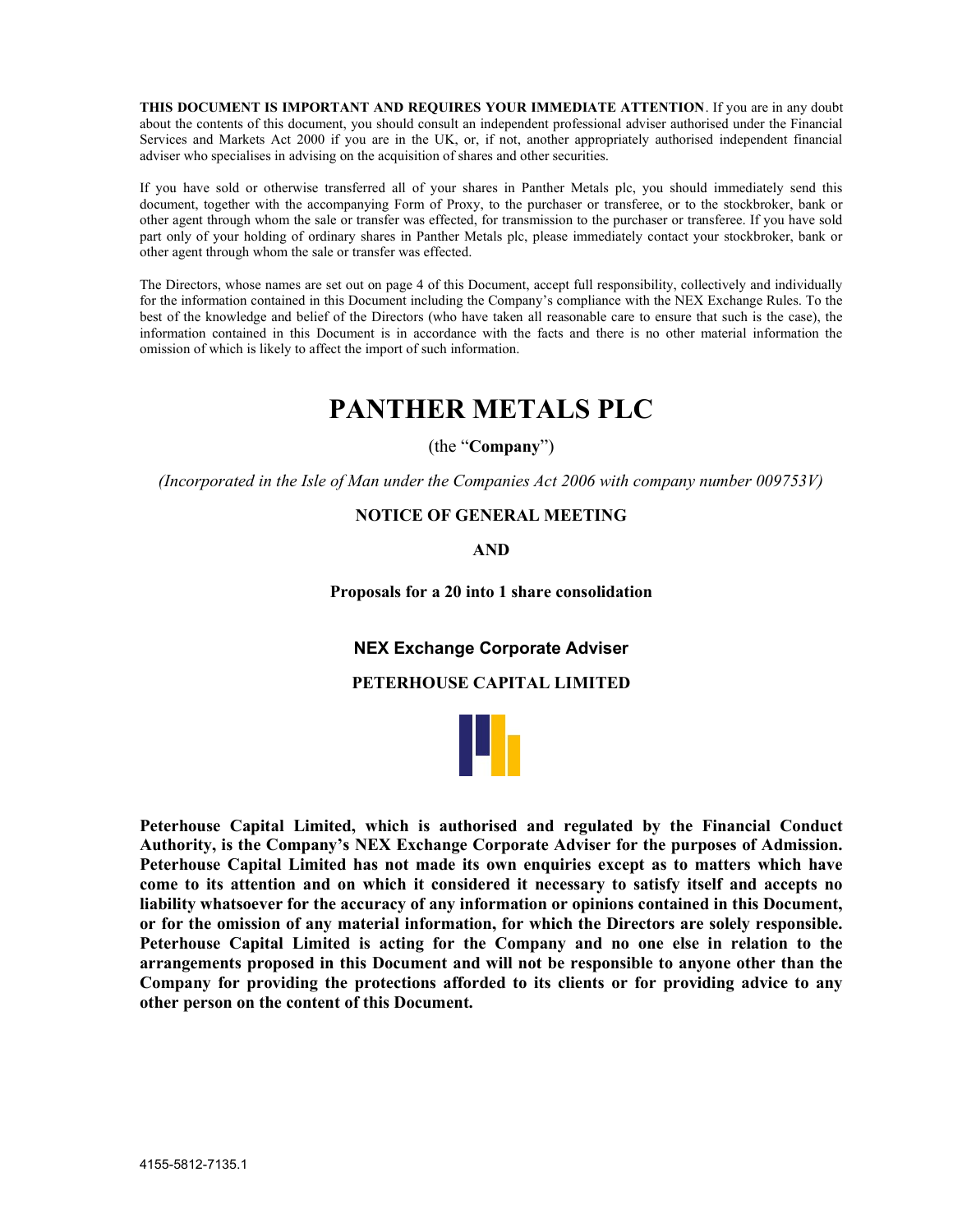# **CONTENTS**

| <b>Expected timetable of principal events</b> |   |
|-----------------------------------------------|---|
| <b>Share Capital Statistics</b>               |   |
| <b>Definitions</b>                            |   |
| <b>Directors, Secretary and Advisers</b>      |   |
| <b>Letter from The Chairman</b>               | 5 |
| <b>Notice of General Meeting</b>              | 8 |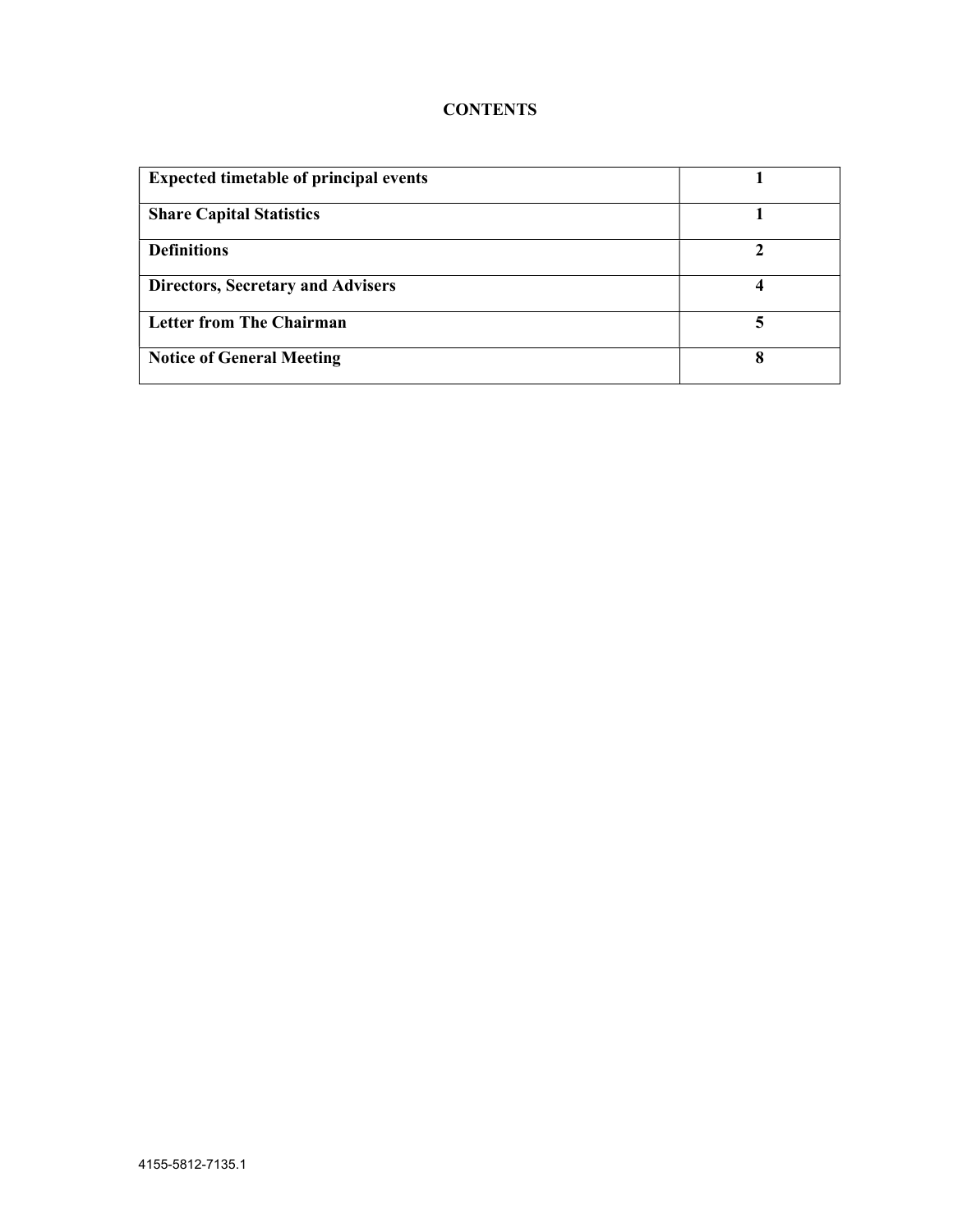| Despatch of this Document                    | 23 October 2019                       |
|----------------------------------------------|---------------------------------------|
| Record Date for the Share Consolidation      | 18:00 on 12 November 2019             |
| Latest time and date for receipt of Forms of | 09:00 (UK) on 12 November 2019        |
| Proxy                                        |                                       |
| General Meeting                              | 9:00am (UK) 14 November 2019          |
| Proposals become effective                   | 15 November 2019                      |
| Existing Ordinary Share register closed and  | Close of business on 14 November 2019 |
| Ordinary Share disabled in CREST             |                                       |
| New Ordinary Shares admitted to trading on   | 20 November 2019                      |
| <b>NEX</b>                                   |                                       |
| CREST accounts credited with New             | 15 November 2019                      |
| <b>Ordinary Shares</b>                       |                                       |
| Despatch of share certificates in respect of | 22 November 2019                      |
| New Ordinary Shares                          |                                       |

# EXPECTED TIMETABLE OF PRINCIPAL EVENTS

# SHARE CAPITAL STATISTICS

| Ordinary Shares in issue on 22 October 2019 (being the   670,266,052<br>last practicable date prior to the publication of this<br>Document) |              |
|---------------------------------------------------------------------------------------------------------------------------------------------|--------------|
| Issued Share Capital following the Share Consolidation                                                                                      | 33,513,302   |
| ISIN Number for the New Ordinary Shares                                                                                                     | IM00BKDM2T52 |
| SEDOL Number for the New Ordinary Shares                                                                                                    | BKDM2T5      |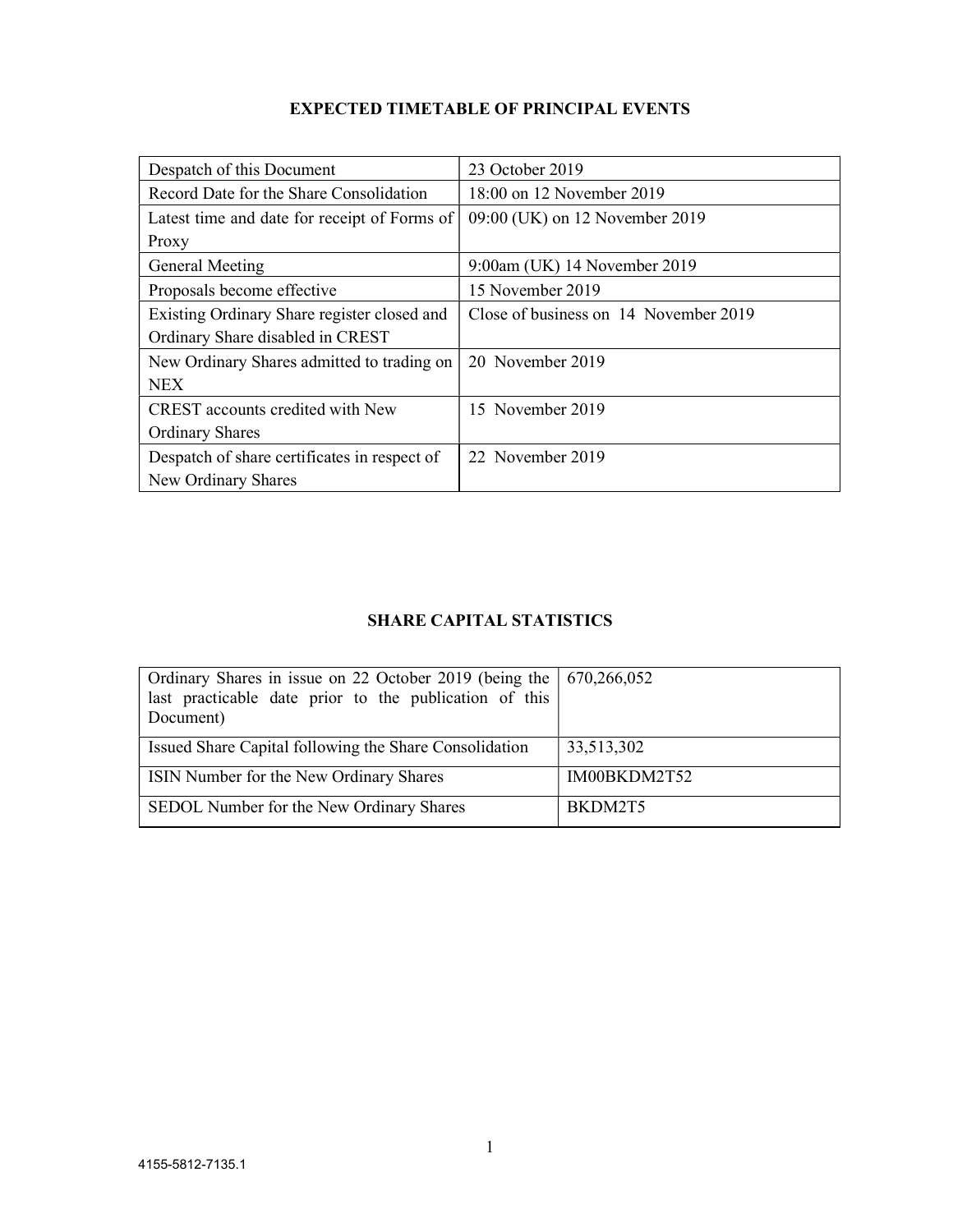# DEFINITIONS

The following definitions apply throughout this Document, unless the context requires otherwise:

| "Act"                                      | the Isle of Man Companies Act 2006, as amended                                                                                                                                                                                              |
|--------------------------------------------|---------------------------------------------------------------------------------------------------------------------------------------------------------------------------------------------------------------------------------------------|
| "Admission"                                | admission of the New Ordinary Shares to trading on the NEX<br>Exchange Growth Market, which is expected to become effective<br>on 20 November 2019                                                                                          |
| "General Meeting"                          | the general meeting of the Company to be held on 14 November<br>2019 at 9am UK time at the offices of Orrick, Herrington &<br>Sutcliffe (UK) LLP, 107 Cheapside, London EC2V 6DN                                                            |
| "Articles" or "Articles of<br>Association" | the articles of association of the Company from time to time                                                                                                                                                                                |
| "Board" or "Directors"                     | the directors of the Company, whose names are set out on page 6<br>of this Document                                                                                                                                                         |
| "Business Day"                             | a day other than Saturday or Sunday or a public holiday in<br><b>England and Wales</b>                                                                                                                                                      |
| "Company" or "Panther Metals<br>plc"       | Panther Metals plc, a company registered in the Isle of Man<br>under the Act with company number 009753V, whose registered<br>office is at 34 North Quay Douglas Isle of Man IM1 4LB                                                        |
| "CREST"                                    | the computerised settlement system (as defined in the CREST<br>Regulations) to facilitate the transfer of title in shares and the<br>holding of shares in uncertificated form which is operated by<br>Euroclear UK & Ireland Limited        |
| "CREST Regulations"                        | the Isle of Man Uncertified Securities Regulations 2006 (as<br>amended from time to time)                                                                                                                                                   |
| "Document"                                 | this document and its contents                                                                                                                                                                                                              |
| "FCA"                                      | the United Kingdom Financial Conduct Authority                                                                                                                                                                                              |
| "FSMA"                                     | the Financial Services and Markets Act 2000 (as amended)                                                                                                                                                                                    |
| "Current Share Capital"                    | the 670,266,052 Ordinary Shares in issue as at the date of this<br>Document                                                                                                                                                                 |
| "New Ordinary Shares"                      | The 33,513,302 Ordinary Shares of no par value, in issue<br>following the Share Consolidation                                                                                                                                               |
| "NEX Exchange"                             | NEX Exchange Limited, a recognised investment exchange<br>under section 290 of FSMA                                                                                                                                                         |
| "NEX Exchange Growth<br>Market"            | the primary market for unlisted securities operated by NEX<br>Exchange                                                                                                                                                                      |
| "NEX Exchange Rules"                       | the NEX Exchange Growth Market Rules for Issuers, which set<br>out the admission requirements and continuing obligations of<br>companies seeking admission to and whose shares are admitted<br>to trading on the NEX Exchange Growth Market |
| "Ordinary Shares"                          | ordinary shares of no par value each in the capital of the<br>Company                                                                                                                                                                       |
| "Peterhouse"                               | Peterhouse Capital Limited, NEX Exchange Corporate Adviser<br>to the Company, which is authorised and regulated by the FCA                                                                                                                  |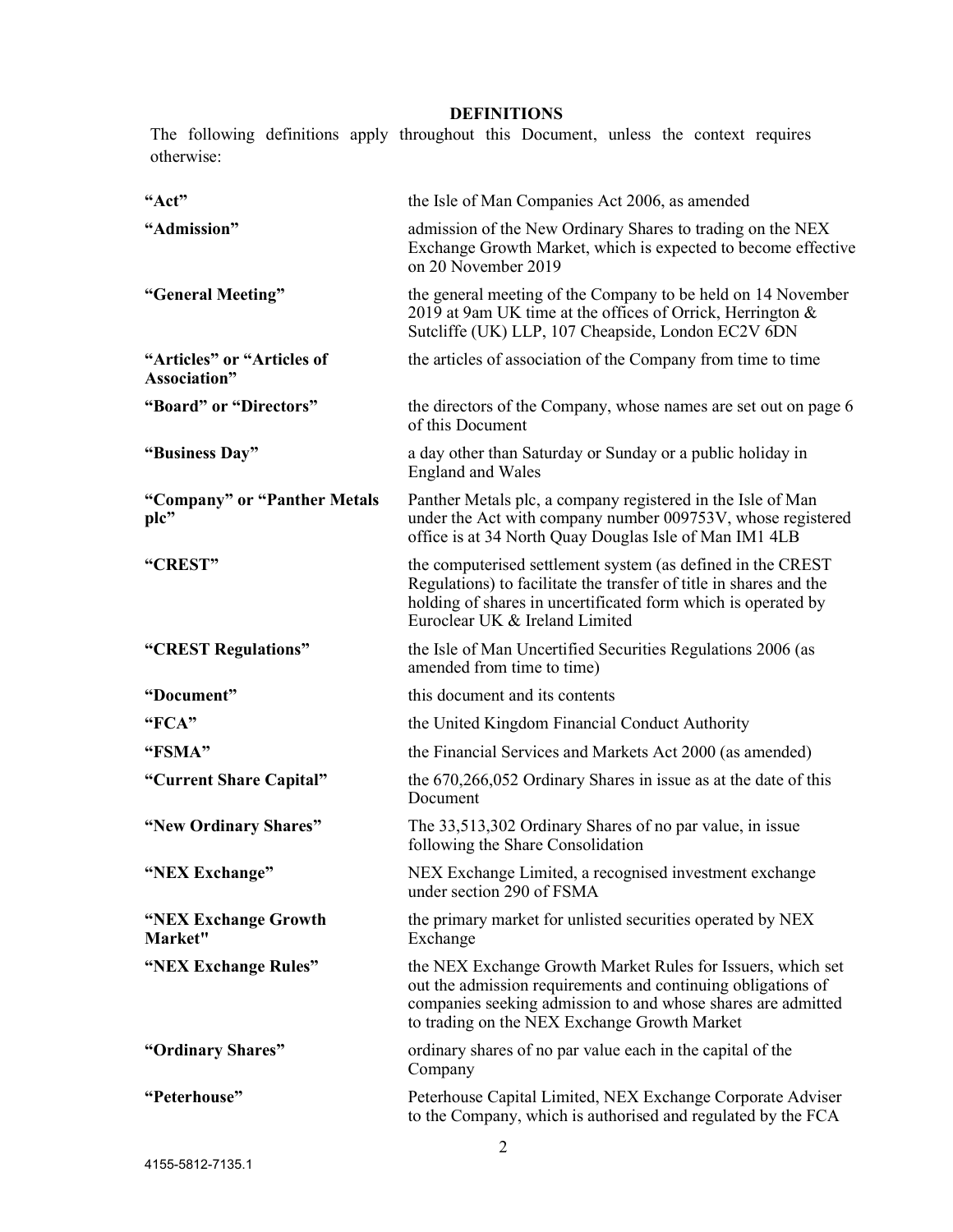| "Proposals"           | the proposals set out in this Document                                                                             |
|-----------------------|--------------------------------------------------------------------------------------------------------------------|
| "Resolution"          | the resolution set out in the General Meeting Notice                                                               |
| "Share Consolidation" | The consolidation of every 20 existing Ordinary Shares in the<br>Current Share Capital into one New Ordinary Share |
| "Shareholders"        | the persons who are registered as the holders of Ordinary Shares<br>from time to time                              |
| "UK"                  | the United Kingdom of Great Britain and Northern Ireland                                                           |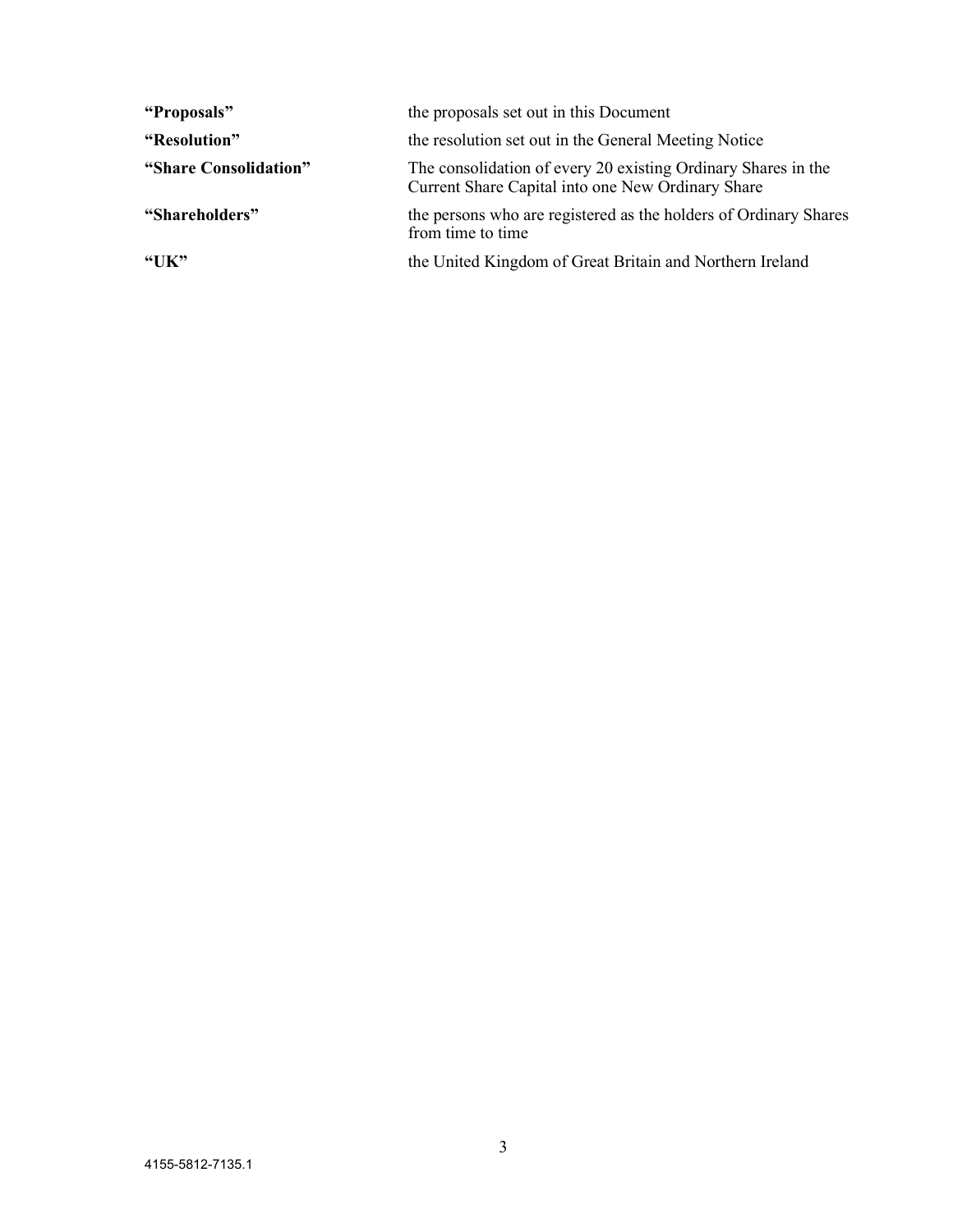# Directors Directors Dr Kerim Sener (Non-Executive Chairman) Simon Andrew Julian Rothschild (Non-Executive Director) Mitchell Patrick Smith (Chief Executive Officer) Darren Hazelwood (Non-Executive Director) Nicholas John O'Reilly (Non-Executive Director) Kate Asling (Non-Executive Director) Secretary Cavendish Secretaries Limited Registered Agent **Cavendish Trust Company Limited** 31-37 North Quay Douglas Isle of Man IM1 4LB Registered Office 34 North Quay 31-37 North Quay Douglas Isle of Man IM1 4LB NEX Exchange Corporate Adviser Peterhouse Capital Limited 3rd Floor 80 Cheapside London EC2V 6EE Auditors UHY Hacker Young LLP Quadrant House 4 Thomas More Square London E1W 1YW Solicitors Orrick, Herrington & Sutcliffe (UK) LLP 107 Cheapside London EC2V 6DN Registrars/CREST Service Provider Computershare Investor Services (Jersey) Limited Queensway House Hilgrove Street St Helier Jersey JE1 1ES Website www.panthermetalsplc.co.uk NEX Exchange Growth Market symbol (TIDM) PALM

# DIRECTORS, PROPOSED DIRECTORS, SECRETARY AND ADVISERS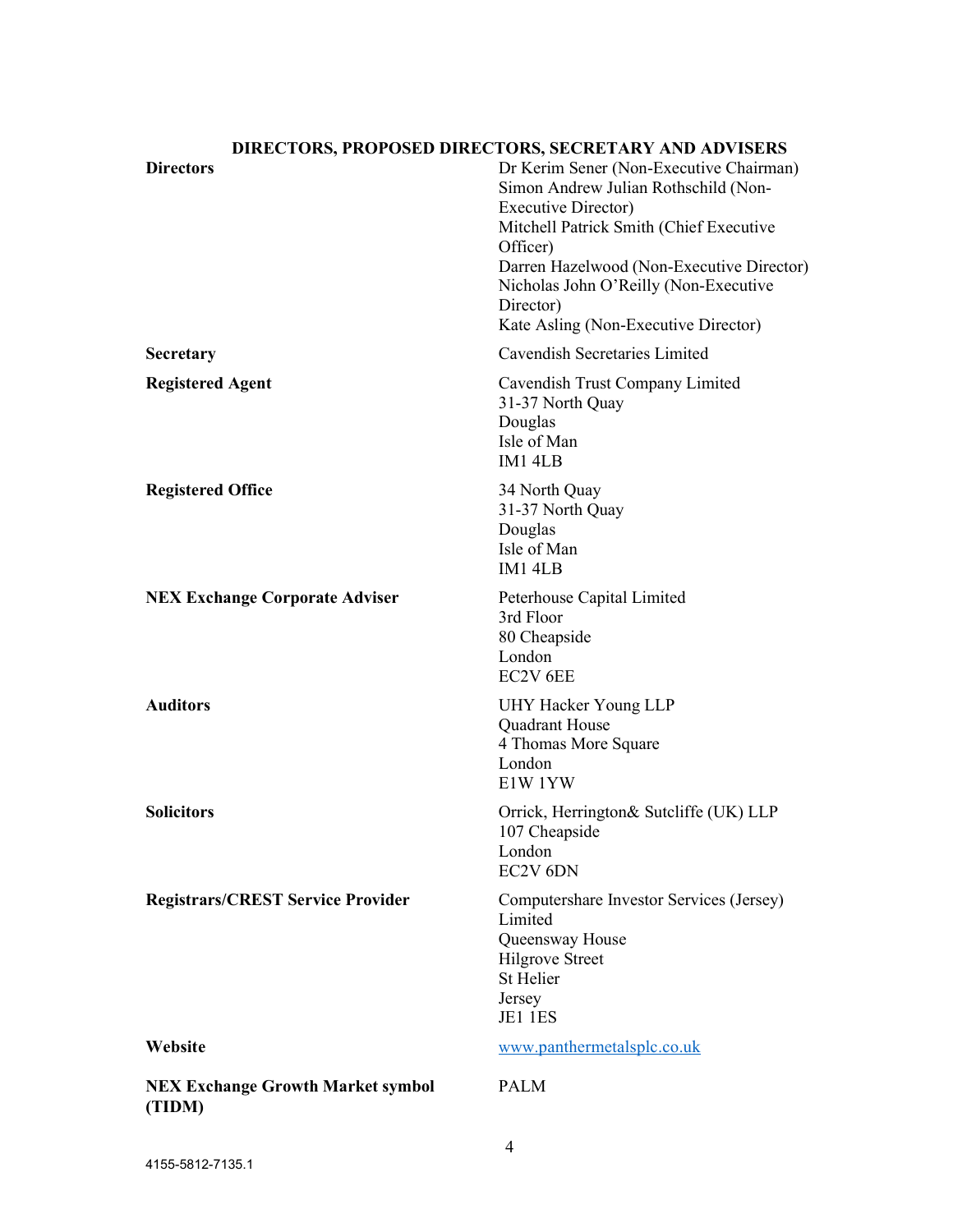# PANTHER METALS PLC

(the "Company")

(Incorporated in the Isle of Man under the Companies Act 2006 with company number 009753V)

**Directors** 

Dr Kerim Sener (Non-Executive Chairman) Simon Andrew Julian Rothschild (Non-Executive Director) Mitchell Patrick Smith (Chief Executive Officer) Darren Hazelwood (Non-Executive Director) Nicholas John O'Reilly (Non-Executive Director) Kate Asling (Non-Executive Director)

Registered Office: 34 North Quay Douglas Isle of Man IM1 4LB

23 October 2019

To the holders of Ordinary Shares of the Company

#### Dear Sir or Madam

# Notice of General Meeting

### and

# Proposals for a share consideration

#### 1. Introduction

A General Meeting will be held on 14 November 2019 at 9am UK time at the offices of Orrick, Herrington & Sutcliffe (UK) LLP, 107 Cheapside, London EC2V 6DN. The notice convening the meeting is set out at the end of this Document.

As announced on 21 October 2019, the date of posting this General Meeting Document to Shareholders, the Directors are putting Proposals to Shareholders for a share consolidation.

#### 2. Reasons for the Proposals

The Company adopted a new investing policy on 15 February 2018 and completed a significant refinancing. The Directors believe that significant progress has been made in terms of creating shareholder value.

For a smaller company the number of shares outstanding is very large and market value at fractions of a penny can be confusing.

The Directors accordingly believe that Shareholders would be better served if the shares held a larger market value, significantly at the current level. The Ordinary Shares currently trade on NEX and the closing price on 18 October 2019 was 0.75p per Ordinary Share (being the latest practicable date prior to the posting of this document. The effect of the proposed Share Consolidation would be to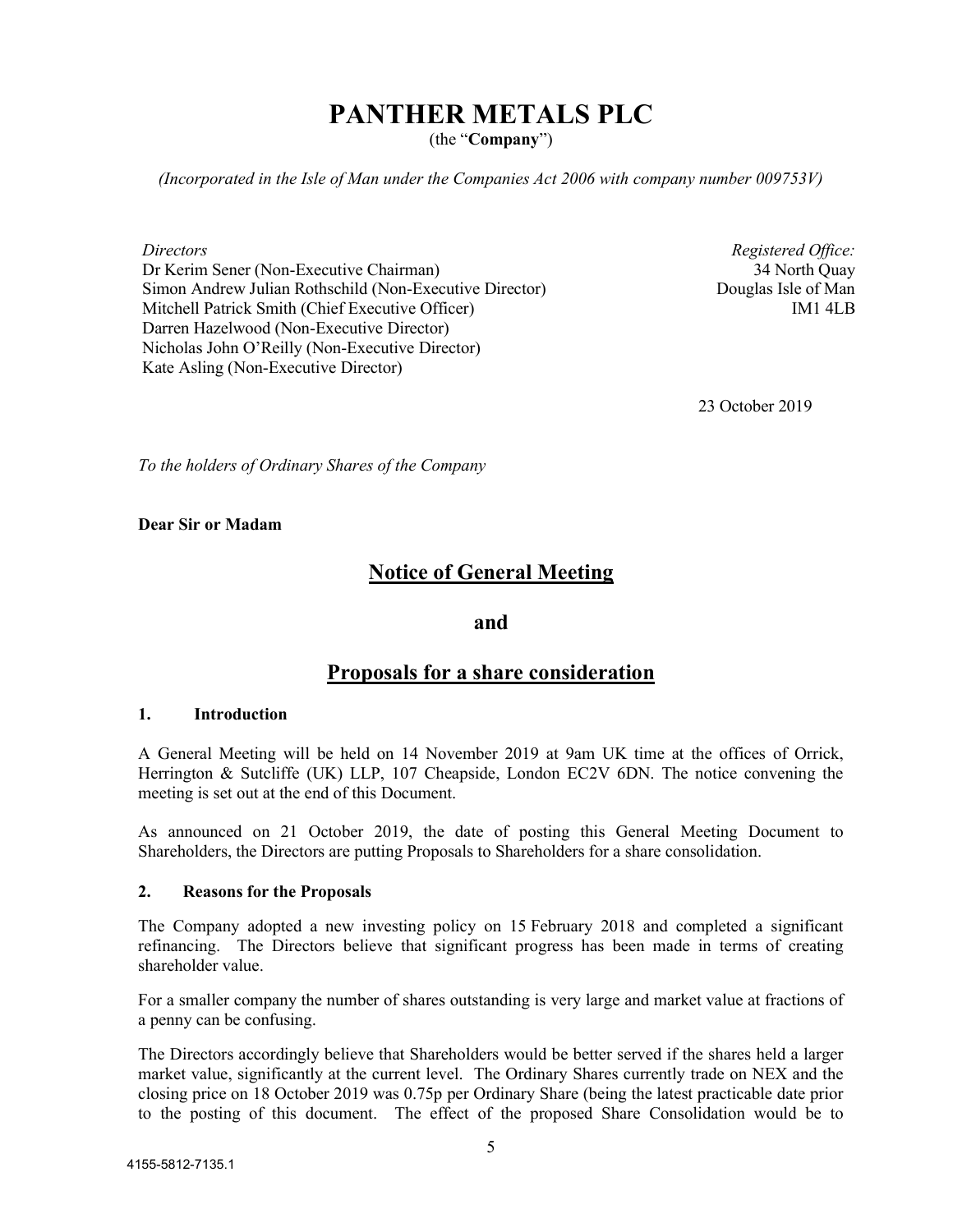consolidate every 20 Ordinary Shares into one Ne Ordinary Share. Assuming an unchanged share price, the New Ordinary Shares would trade on NEX at a price of 15p per New Ordinary Share and the number of shares in issue would reduce from 670,266,052 to 33,513,302.

### 2. Effect of the Share Consolidation

Although the number of Ordinary Shares in issue will decrease, each Shareholder will still own the same proportion of the issued share capital of the Company as immediately before the Share Consolidation, subject to fractional entitlements. The value of a Shareholder's holding in the Company immediately following the Share Consolidation will be the same as the value of its holding in the Company immediately before the Share Consolidation.

Following the Share Consolidation, and assuming no further shares are issued, repurchased or cancelled between 18 October 2019 (being the last practicable date prior to publication of this document) and the date on which the Share Consolidation becomes effective, the Company's total issued share capital would comprise 33,513,302 New Ordinary Shares. The New Ordinary Shares will be equivalent in all material respects to the Existing Ordinary Shares (including as to dividend, voting and other rights).

Application will be made for the New Ordinary Shares to be admitted to trading on NEX, with Admission expected to take place and dealings expected to commence at 8.00 a.m. on the Admission Date. The Company will apply for the New Ordinary Shares under the ISIN IM00BKDM2T52 to be admitted to CREST with effect from Admission so that general market transactions in the New Ordinary Shares may be settled within the CREST system.

Share certificates representing the New Ordinary Shares will be issued following the Share Consolidation and sent to Shareholders on or about 20 November 2019. Shareholders who hold their Ordinary Shares in CREST will automatically have their New Ordinary Shares credited to their CREST account. The relevant CREST accounts will be credited at approximately 8.00 a.m. on the Admission Date.

Unless a holding of Ordinary Shares is exactly divisible by 20, a Shareholder will have a fractional entitlement to a New Ordinary Share following the Share Consolidation. These fractional entitlements will all be aggregated into New Ordinary Shares and sold in the market. Given that the maximum sum that might be due to a Shareholder from the factional entitlements is 14.25p (which substantially exceeds the costs of making such a payment to a shareholder) Shareholder will have no entitlement or right to the proceeds of sale and so will not receive a cheque or have its CREST account credited in respect of that entitlement due to the administrative costs incurred in doing so; rather, the net proceeds will be retained by the Company.

### 3. Action to be taken

Enclosed with this document is a Form of Proxy for use by Shareholders in connection with the General Meeting. Shareholders should complete and return the Form of Proxy in accordance with the instructions printed on it as soon as possible and in any event so that it may be received by the Company's Registrars, Computershare Investor Services PLC, The Pavilions, Bridgewater Road, Bristol BS99 6ZY, by no later than 3.00 p.m. on 11 November 2019. CREST members who wish to appoint a proxy or proxies may do so by completing and transmitting a CREST Proxy Instruction to Computershare Investor Services PLC, CREST participant ID 3RA50. Electronic proxy appointments must be received by no later than 9.00 a.m. on 12 November 2019. Appointment of a proxy will not preclude a Shareholder from attending and voting at the General Meeting if they wish to do so and are so entitled.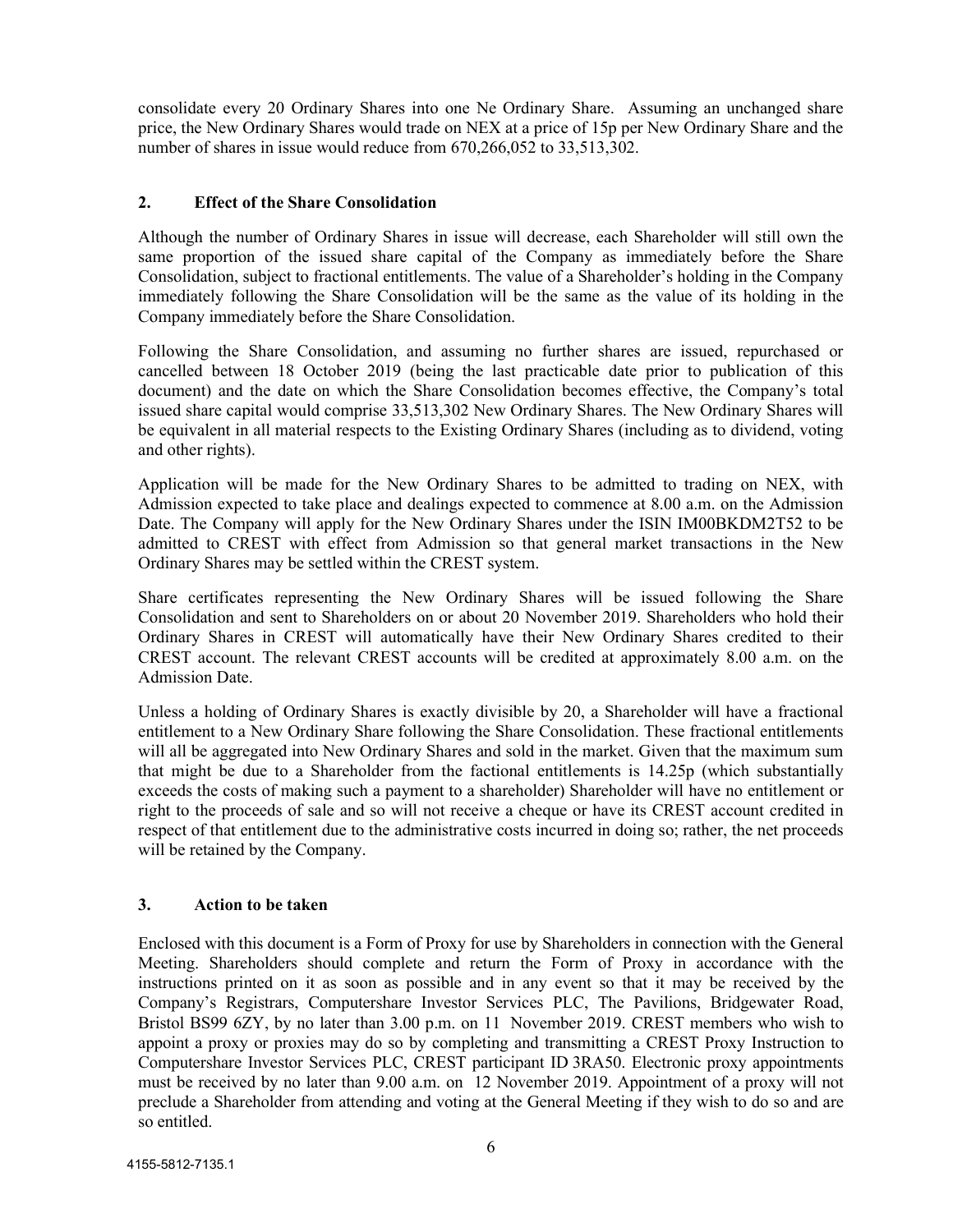Further details of the electronic appointment methods are found in the notes to the notice of the General Meeting set out at the end of this document.

### 4. Recommendation

The Directors recommend that you vote in favour of the Resolution as they intend to do in respect of their own beneficial shareholdings, which amounts to 117,649,236 Ordinary Shares representing approximately 18 per cent of the present issued share capital of the Company.

Yours faithfully

Kerim Sener Non Executive Chairman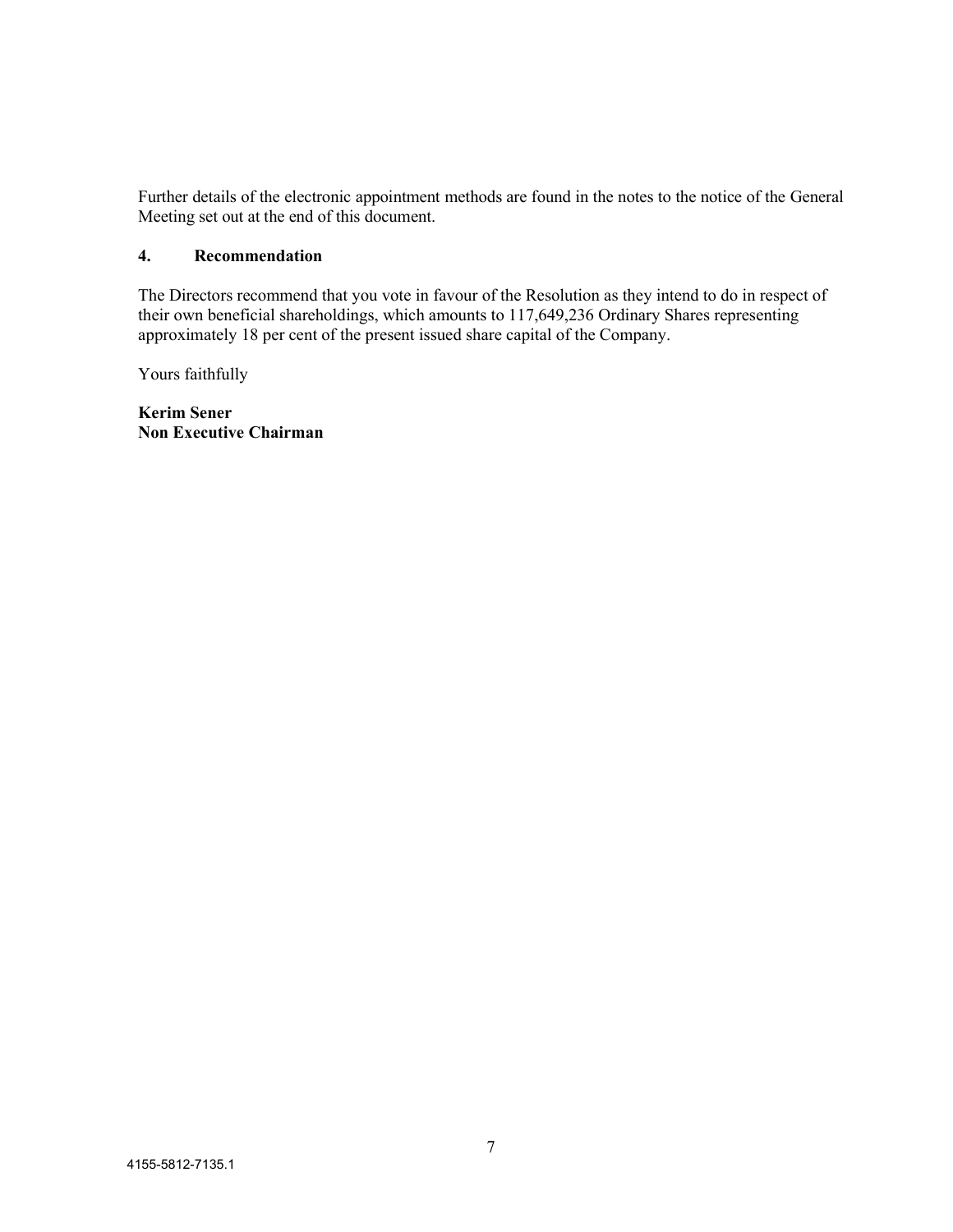Company Number: 009753V

### THE ISLE OF MAN COMPANIES ACT 2006

### PUBLIC COMPANY LIMITED BY SHARES

### NOTICE OF GENERAL MEETING

of

### PANTHER METALS PLC (the "Company")

Notice is hereby given that a General Meeting of the Company will be held on 14 November 2019 at 9am UK time at the offices of Orrick, Herrington & Sutcliffe (UK) LLP, 107 Cheapside, London EC2V 6DN for the purpose of considering and, if thought fit, passing the following Resolution, which is proposed as an ordinary resolution:

#### Ordinary Resolution

THAT every 20 or the ordinary shares currently in issue be consolidated into one new ordinary share and that the directors be authorised to take all steps outlined in the circular to shareholders (of which this notice forms part) to deal with all resultant fractional entitlements.